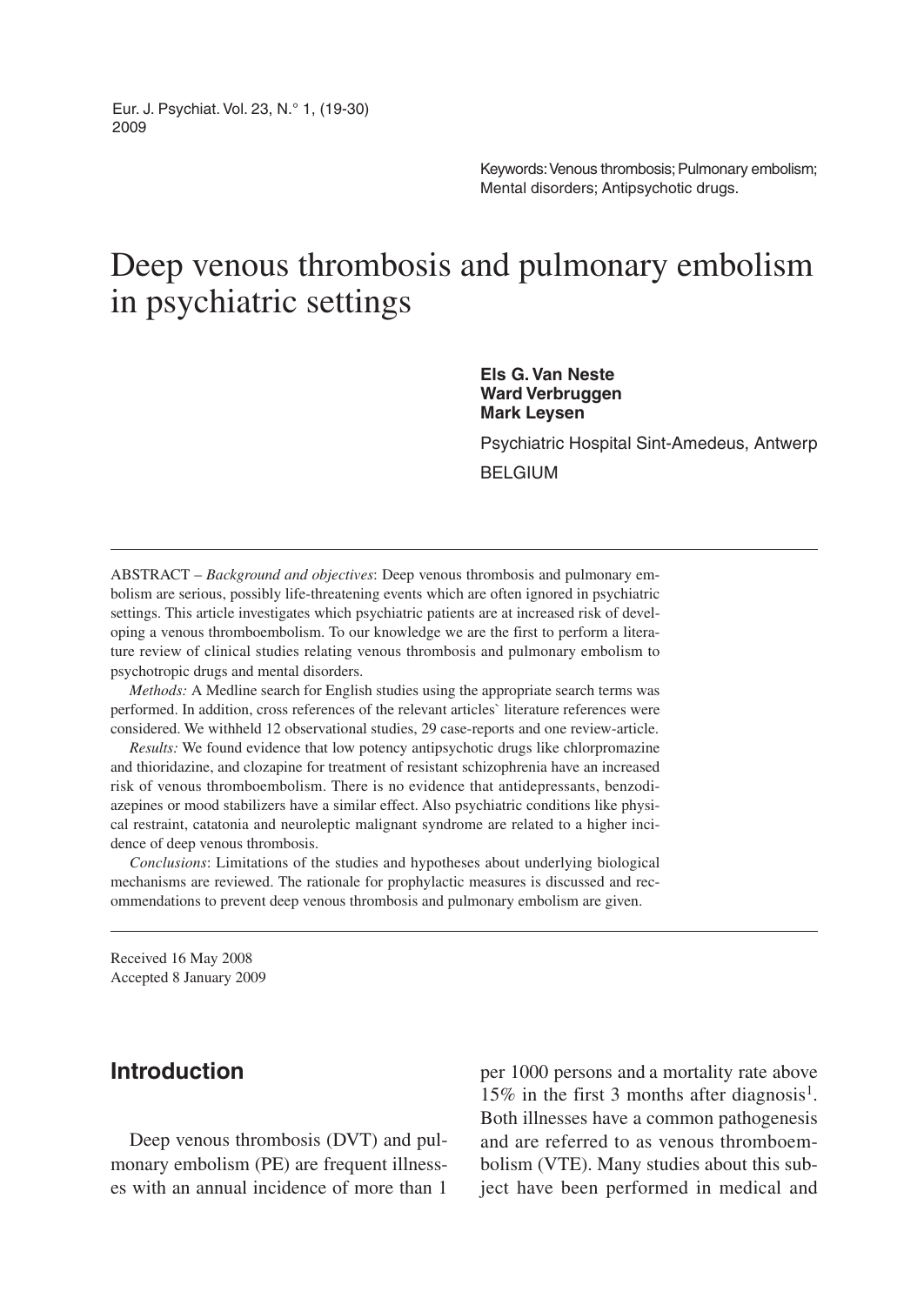surgical settings. In psychiatric settings this problem is often ignored.

Known risk factors for development of DVT and PE during medical and surgical hospitalisations include congenital factors (i.e. hereditary thrombophilia like Factor V Leiden, prothrombin deficiency...) and acquired factors (advanced age, obesity, former DVT or PE, surgery, trauma, neoplasms, heart-, kidney-, and bowel diseases, oestrogen hormone therapy, tamoxifen, dehydration, immobilisation...). These risk factors can induce the formation of a DVT by three mechanisms described as Virchow's triad: slowing down of the blood velocity, damage to the vessel wall and hypercoagulability2.

The aim of this literature review is to examine if psychotropic medication or specific psychiatric conditions give a higher risk of developing DVT or PE. Moreover we aim to investigate the underlying biological mechanisms or risk factors and give recommendations to prevent DVT and PE in psychiatric patients.

#### **Method**

A Medline search (1956- march 2008), for English studies using a combination of the following Mesh terms: "Venous Thrombosis", "Pulmonary Embolism" "Psychotropic drugs", "Mental Disorders" was performed. In addition, cross references of the relevant articles` literature references were considered. For each study or case-report, we defined study design, authors, study group and control group (if present), diagnosis, risk factors, treatment and results. We withheld 12 observational studies, 29 case-reports and one review-article. Studies were classified according to their link with either psychotropic drugs (antipsychotic drugs, antidepressants, benzodiazepines and mood stabilizers) or psychiatric conditions (physical restraint, catatonia, neuroleptic malignant syndrome).

### **Results**

#### Psychotropic drugs

The association between conventional antipsychotics and VTE was investigated in 8 observational studies, listed in Table  $I^{3-10}$ . Two studies suggest a positive association between conventional antipsychotics and VTE but are inconclusive (due to small numbers of patients)<sup>3,8</sup>. The data of 5 out of 6 remaining observational studies from large databases support the association between antipsychotic drugs and VTE for conventional antipsychotics $4,5,7,9-10$ . Especially low potency antipsychotics such as chlorpromazine and thioridazine and to a lesser extent high potency antipsychotics such as haloperidol show a strong association with VTE<sup>7,9</sup>. More specifically an increased risk has been observed with phenothiazines, butyrophenones and benzamides were found $5,7,10$ . Only the study of Liperoti *et al.* didn't find an increased risk<sup>6</sup>. In this study, low doses of antipsychotic agents were in accordance with recommendations for use in elderly people but were substantially lower than those previously prescribed in the study of Zornberg *et al.*3. The risk for VTE was highest during the first few months of conventional antipsychotic drug use3. Psychiatric conditions as schizophrenia<sup>6</sup>, an acute psychotic episode7,9,10, dementia6,10 and alcohol or substance misuse<sup>7</sup> were often not included in the study. Only in the study of Parkin *et al.*<sup>6</sup> and Hamanaka *et al.*<sup>4</sup> the study focused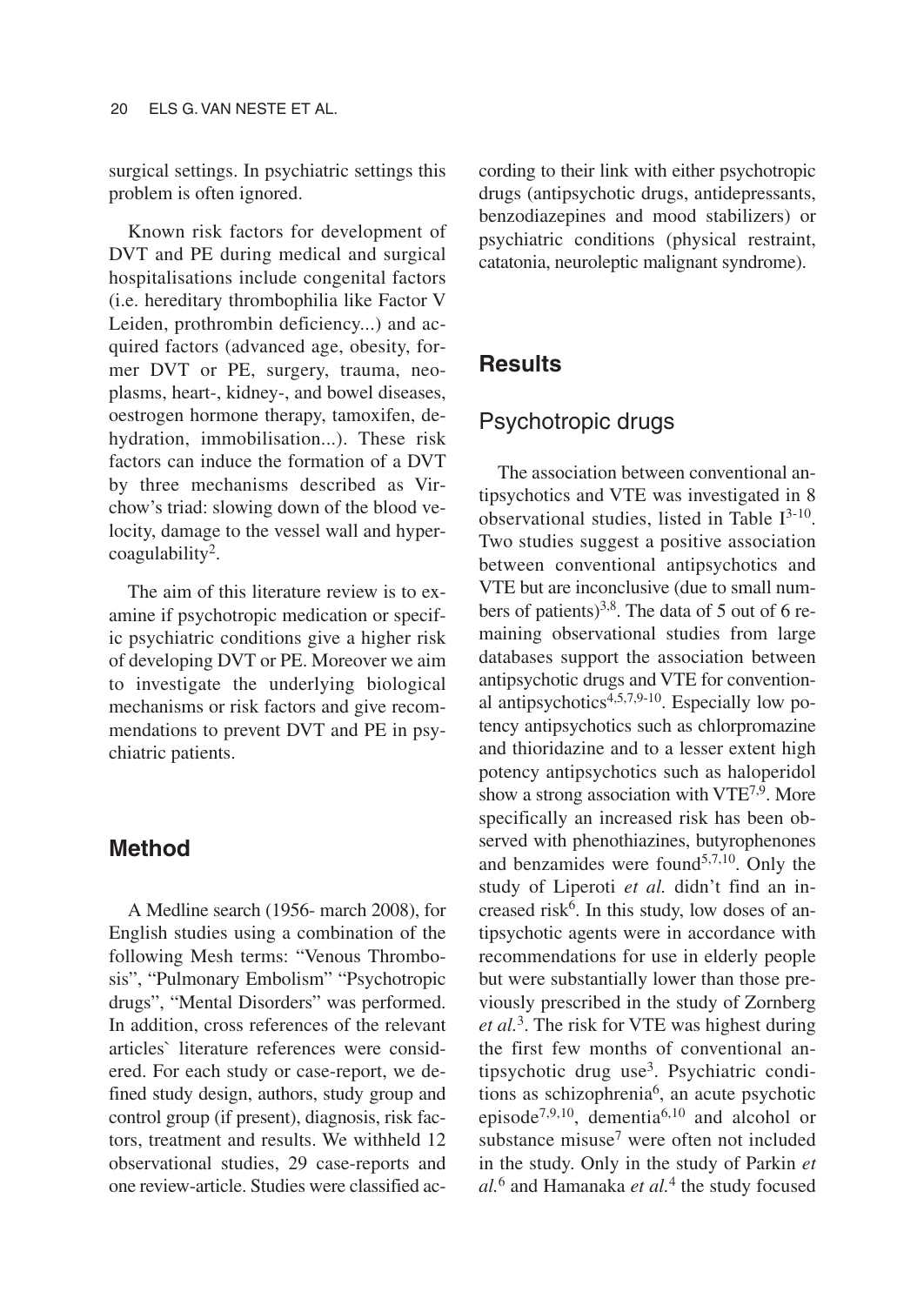on patients with severe psychiatric conditions as schizophrenia and bipolar disorder.

Other risk factors and protective factors for VTE were controlled in all studies by excluding them. Immobilisation as a risk factor was eliminated by excluding patients with an acute psychotic episode that can require fixation and sedation<sup>7,9,10</sup>, hospitalised patients<sup>5</sup> and patients with low cognitive and daily functioning<sup>6</sup>. In all the studies, the diagnosis of DVT or PE was confirmed by objective standards such as dopplerultrasonography, ventilation perfusion scintigraphy, CT scan or autopsy 3-10.

Two retrospective studies and 11 case reports highlighted the association between clozapine and VTE (Table II) $^{11-23}$ . Patients using regular doses of clozapine for treating resistant schizophrenia seem to have an increased risk to develop VTE in the first months of clozapine treatment<sup>12,15-20,23</sup>. Also, more men developed VTE during clozapine treatment although the prescription and reporting rate seems to be similar for both sexes<sup>12</sup>. The diagnosis was confirmed with appropriate technical investigations or autopsy in all studies $11-23$ .

On the association between VTE and other atypical antipsychotic drugs, 4 casereports (Table II)<sup>24-27</sup> and 3 previously mentioned studies<sup>4-6</sup> were found. The study of Hamanaka *et al.* was based on small numbers (4 patients)<sup>4</sup> and Parkin *et al.*<sup>9</sup> didn't find an increased risk. Only Liperoti *et al.* found a mild increased risk for atypical antipsychotic drugs<sup>6</sup>.

The literature review revealed one case report of fluoxetine<sup>28</sup> and one of escitalopram<sup>29</sup> in association with VTE. In the previously mentioned studies of Ray *et al.*, Zornberg *et al.*, Parkin *et al.* and Lacut *et al.* (Table I)5,7,9,10, only the study of Parkin *et al.* found an increased risk (odds ratio of 4.9 (95% CI: 1.1 -22.5) for current use of antidepressants<sup>9</sup>. Recently, a nested case-control study, based on the United Kingdom General Practice Research database, found that amitriptyline, particularly at high doses, conferred an increased risk of VTE (odds ratio of 1.7 (95% CI 1.2-2.4)<sup>30</sup>.

There were no relevant studies found on benzodiazepines.

The only relevant study about mood stabilisers showed an excess mortality by pulmonary embolism in 405 bipolar and 92 unipolar patients who attended the same outpatient lithium clinic for up to 30 years  $31$ .

#### Psychiatric conditions

The literature search revealed three psychiatric conditions with an increased risk of DVT or PE: physical restraint, catatonia, neuroleptic malignant syndrome (Table III)<sup>32-45</sup>.

In the English literature we found 6 cases of patients who developed a DVT or PE during physical restraint, listed in Table  $III^{32-35}$ . Physical restraint was usually applied in a suspine position with a waist belt or fourpoint restraint of the wrists and ankles. PE during physical restraint covered all age categories but was mainly present in men. The duration of restraint was long, between 3 to 13 days. In most of the cases risk factors other than physical restraint for VTE were present, with exception of the case report of Laursen *et al.*35. In two cases, the patients were complaining of chest pain or respiratory difficulties for several days, ascribed to anxiety or psychosis, before the correct diagnosis was made $32,35$ . Two patient collapsed shortly after the restraints were removed<sup>32,34</sup> and one patient died 24 hours after removal of the restraints<sup>33</sup>. Antipsychotic medication was often given to sedate the patient during restraint.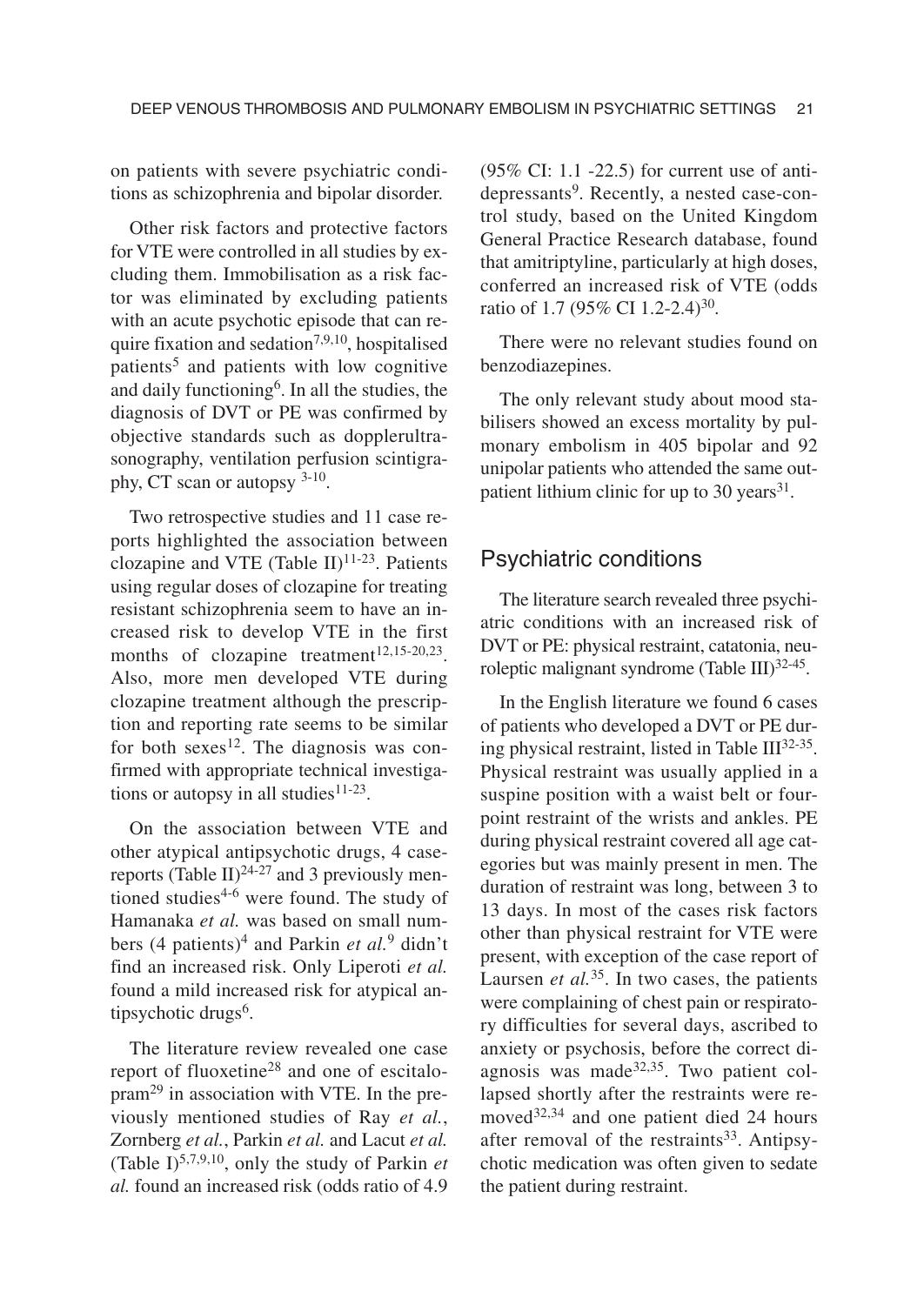| Observational studies on antipsychotic drugs and venous thromboembolism<br>Table I |                            |                      |             |                                                                                                                                                                                                                                                                                                                                     |                                                          |                                                                                                                                                                                                                                                                     |
|------------------------------------------------------------------------------------|----------------------------|----------------------|-------------|-------------------------------------------------------------------------------------------------------------------------------------------------------------------------------------------------------------------------------------------------------------------------------------------------------------------------------------|----------------------------------------------------------|---------------------------------------------------------------------------------------------------------------------------------------------------------------------------------------------------------------------------------------------------------------------|
| Study                                                                              | Pop                        | Ξ                    | $\tilde{z}$ | Confounding factors (controlled)                                                                                                                                                                                                                                                                                                    | $\overline{A}$                                           | Results                                                                                                                                                                                                                                                             |
| Retrospective cohorstudy                                                           |                            |                      |             |                                                                                                                                                                                                                                                                                                                                     |                                                          |                                                                                                                                                                                                                                                                     |
| Kamijo et al. (3)                                                                  | 18-85Y                     | 47 PE                |             | Surgery, trauma, neoplastic disease, heart disease,                                                                                                                                                                                                                                                                                 | Dose? Chloor-prom-Not conclusive                         |                                                                                                                                                                                                                                                                     |
| Hamanaka et al. (4)                                                                | 1225 A                     | 28 PE                |             | cerebrovasculair disease, systemic illness<br>Rheumatoid arthritis (one patient)                                                                                                                                                                                                                                                    | Conventional AP<br>azine (risperi-done)<br>(risperidone) | AP 10.49 (3.95-27.85)<br>OR (95% CI)                                                                                                                                                                                                                                |
| Retrospective cohortstudy                                                          | with control group         |                      |             |                                                                                                                                                                                                                                                                                                                                     |                                                          |                                                                                                                                                                                                                                                                     |
| Ray et al. (5)                                                                     | $\geq 65$ Y<br>$\circ$     | 22,514<br>APU        | 33,033      | Previous VTE, cancer cardiovascular disease,<br>warfarin, estrogen, ASA, lithium, residents,<br>hospitalisation                                                                                                                                                                                                                     | Dose?<br>C, A                                            | Butyrophe-nones 1.43<br>AP 1.10 (0.95-1.27)<br>AHR (95% CI)<br>$(1.18 - 1.74)$                                                                                                                                                                                      |
| Liperoti et al. (6)                                                                | $\geq 65$ Y                | 19,940<br><b>APU</b> | 112<br>078  | mellitus, COPD, BMI, anticoagulans, aspirin,<br>antiplatelets, estrogens, dementia, depression,<br>vascular disease, CVD, heartfailure, diabetes<br>Previous DVT, hipfracture, cancer, peripheral<br>schizophrenia, low cognitive and daily<br>functioning (dementia)                                                               | Dose low<br>C, A                                         | AHR (95% CI) Risperidone<br>Olanzapine 1.87 (1.06-3.27)<br>Clozapine/Que-tiapine 2.68<br>Conventional AP no<br>1.98 (1.40-2.78)<br>increased risk<br>$(1.15 - 6.28)$                                                                                                |
| Case Control study                                                                 |                            |                      |             |                                                                                                                                                                                                                                                                                                                                     |                                                          |                                                                                                                                                                                                                                                                     |
| (Nested case control study)<br>Zomberg et al. (7)                                  | $< 60$ Y<br>$\overline{C}$ | 29,952<br>APU        | 172         | Coagulopathy, previous DVT/LE, surgery, trauma,<br>mellitus, cystisch fibrosis, multipel sclerose,<br>cancer, congestive heartfailure, myocardial<br>infarction, renal failure, epilepsy, diabetes<br>pregnancy, BMI, acute psychotic episode,<br>alcohol and substance misuse, smoking,<br>hypertension, estrogen, antidepressants | Dose low                                                 | Phenothiazines 6.1 (1.9-19.7),<br>Thioxanthines 5.2 (0.7-39.1),<br>potency AP 24.1 (3.3-172.7)<br>Risk highest during first<br>AP 7.1 (2.3-21.97) Low<br>High potency AP 3.3<br>Butyrophe-nones 4.1<br>$OR$ (95% CI)<br>$(0.1 - 129.2)$<br>$(0.8 - 13.2)$<br>months |
|                                                                                    |                            |                      |             | Abbrevations: Y: Year, A: Autopsy, I: Inpatients, O: Outpatients, PE: Pulmonary embolism, DVT: Deep venous thrombosis, APU: Antipsychotic users, N1: Number                                                                                                                                                                         |                                                          |                                                                                                                                                                                                                                                                     |

of study population, N2: Number of controlgroup, Population, AP: Antipsychotics, C: Conventional antipsychotics, A: Atypical antipsychotics, AHR: Adjusted<br>hazard ratio, (A)OR: (adjusted) odds ratio, 95% C!: 95% Confidence of study population, N2: Number of controlgroup, Pop: Population, AP: Antipsychotics, C: Conventional antipsychotics, A: Atypical antipsychotics, AHR: Adjusted hazard ratio, (A)OR: (adjusted) odds ratio, 95% CI: 95% Confidence interval

#### 22 ELS G. VAN NESTE ET AL.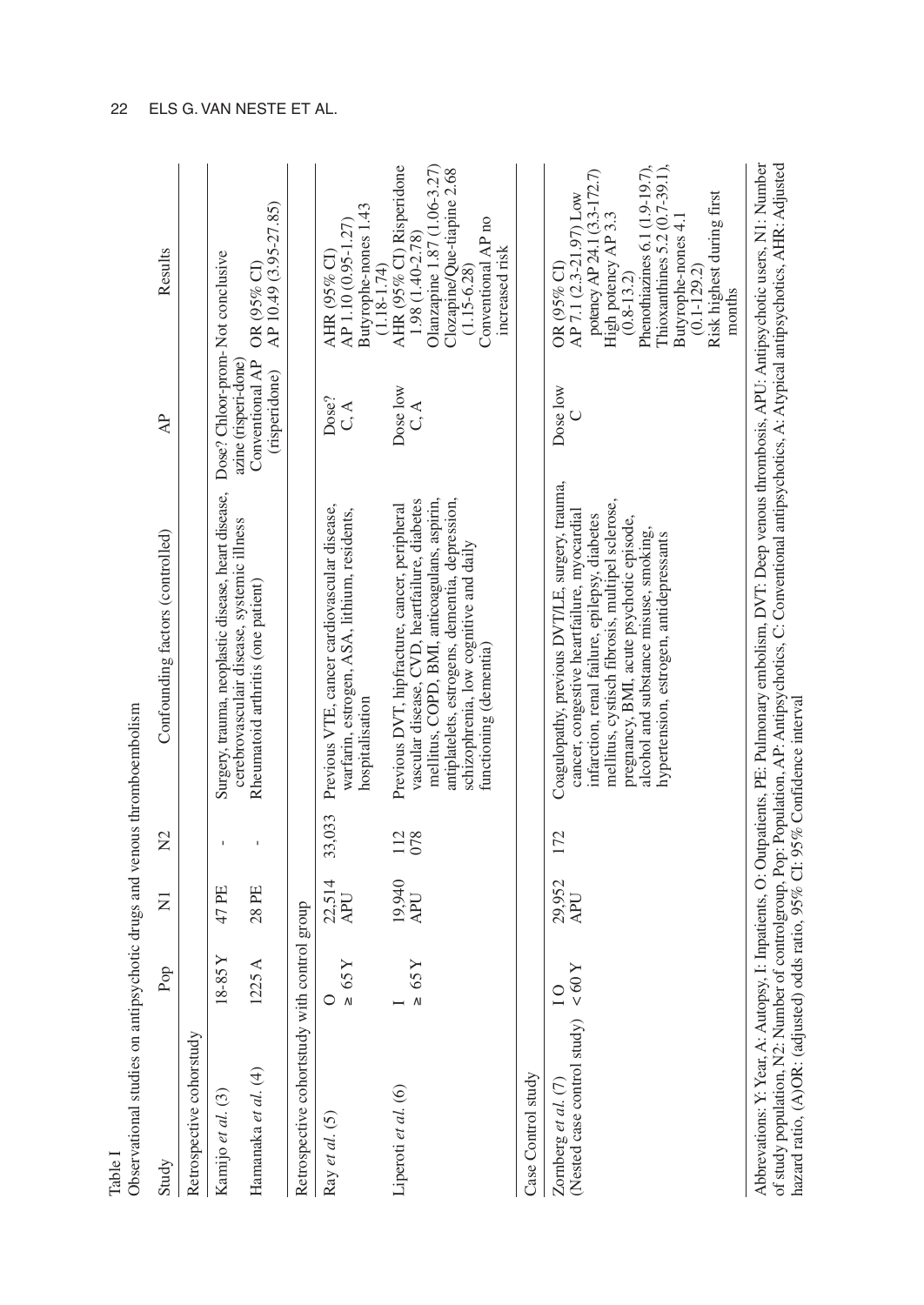| able I (continue)                         |               |                |               |                                                                                                                                                                         |                 |                                                                                                                                                             |
|-------------------------------------------|---------------|----------------|---------------|-------------------------------------------------------------------------------------------------------------------------------------------------------------------------|-----------------|-------------------------------------------------------------------------------------------------------------------------------------------------------------|
| Study                                     | Pop           | $\overline{z}$ | $\mathsf{N}2$ | Confounding factors (controlled)                                                                                                                                        | $\overline{AB}$ | Results                                                                                                                                                     |
| homassen <i>et al.</i> (8)                |               | 474 DVT 474    |               | Previous VTE, malignancy, coumarines                                                                                                                                    | )ose?<br>$\cup$ | Not conclusive due to small<br>numbers                                                                                                                      |
| Parkin et al. (9)                         | $15 - 59Y$    | 62 LE          | 243           | Previous VTE, surgery, trauma, pregnancy, weight,<br>immobility, estrogen, acute psychotic episode                                                                      | Dose?           | Low Potency AP 20.8<br>AP 13.3 (2.3-76.3)<br>AOR (95% CI)                                                                                                   |
| Prospective study)<br>-acut et al. $(10)$ | $\times 60$ y | 677 LE 677     |               | Factor V Leiden, prothrombin, previous VTE,<br>surgery, plaster cast, active malignancy,<br>pregnancy, labour, BMI, anticoagulans,<br>dementia, acute psychotic episode | Dose?<br>C.A    | Conventional AP4.1 $(2.1-8.2)$<br>Butyrophenones 8.5 (1.1-68.5)<br>Phenothiazines 4.7 (1.6-14)<br>Benzamides 4 (1.3-12.0)<br>OR (95% CI)<br>$(1.7 - 259.0)$ |
|                                           |               |                |               | Abbrevations: Y. Year, A: Autopsy, I: Inpatients, O: Outpatients, PE: Pulmonary embolism, DVT: Deep venous thrombosis, APU: Antipsychotic users, N1: Number             |                 | Atypical AP 2.7 (0.7-10.0)                                                                                                                                  |
|                                           |               |                |               |                                                                                                                                                                         |                 |                                                                                                                                                             |

Five case reports and one review of 20 autopsy case-reports of PE in severe catatonia with psychomotor retardation are shown in Table  $III^{36-41}$ . Immobility and refusal of fluids were always present as risk factors. The study of McCall *et al.*<sup>36</sup> suggested death from PE would occur after the second week of catatonic symptoms and often occurred without warning. But in the case-report of Woo<sup>41</sup>, PE was diagnosed during the first week of catatonia. Antipsychotic drugs, antidepressants and benzodiazepines were given shortly before or during the catatonic state.

Six cases of patients who died from a PE during neuroleptic malignant syndrome have been described (Table III) $42-45$ . Neuroleptic malignant syndrome is characterized by severe rigidity, fever, altered mental status and autonomic dysfunction. Rhabdomyolysis was sometimes present in the reported cases.

In all case-reports the diagnosis of VTE was confirmed with appropriate technical investigations or autopsy $32-45$ .

## **Discussion**

of study population, N2: Number of controlgroup, Pop: Population, AP: Antipsychotics, C: Conventional antipsychotics, A: Atypical antipsychotics, AHR: Adjusted

of study population, N2: Number of controlgroup, Pop: Population, AP: Antipsychotics, C: Conventional antipsychotics, A: Atypical antipsychotics, AHR: Adjusted

hazard ratio, (A)OR: (adjusted) odds ratio, 95% CI: 95% Confidence interval

hazard ratio, (A)OR: (adjusted) odds ratio, 95% CI: 95% Confidence interval

#### Limitations

The data demonstrate an association between antipsychotic drugs and VTE for conventional antipsychotics4,5,7,9-10 and clozap $ine^{11-23}$ . The risk was highest during the first few months of antipsychotic drug use and also applies to less affected patients.

Most observational studies on conventional antipsychotics were based on large databases with a control group<sup>5,6,7,9,10</sup> and one study was a prospective study<sup>10</sup>. However, most studies were not mentioning the dose of antipsychotic drugs and concomitant use of medication3,4,5,8,9,10. Most risk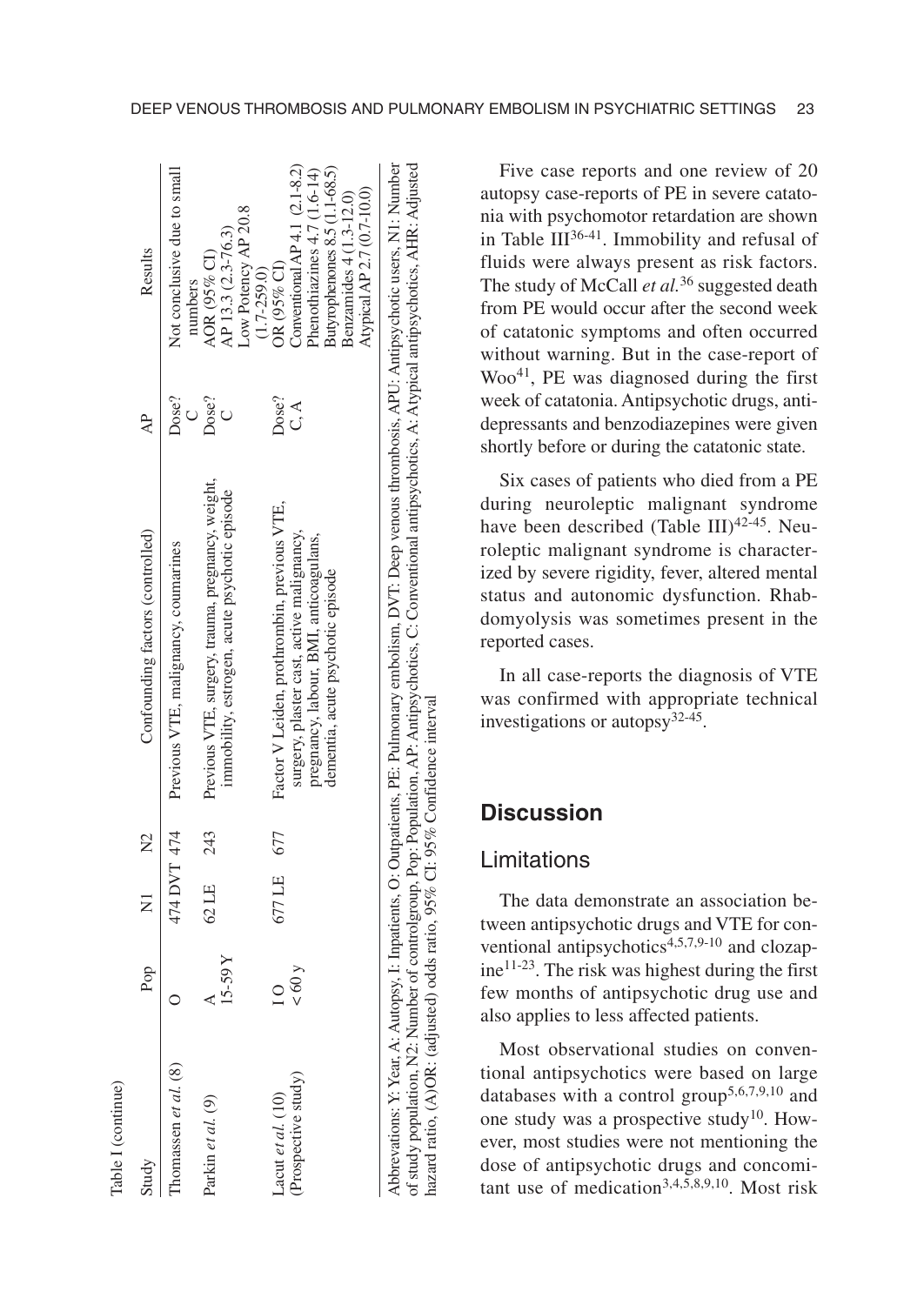| Studies on atypical antipsychotic drugs and venous thromboembolism<br>Table II |                                                                                                                                                                                                                                                                                                                                                                                                                                                                                                                                                       |                                       |                                                                 |                                                    |                                                                                                                                                                                                          |                       |
|--------------------------------------------------------------------------------|-------------------------------------------------------------------------------------------------------------------------------------------------------------------------------------------------------------------------------------------------------------------------------------------------------------------------------------------------------------------------------------------------------------------------------------------------------------------------------------------------------------------------------------------------------|---------------------------------------|-----------------------------------------------------------------|----------------------------------------------------|----------------------------------------------------------------------------------------------------------------------------------------------------------------------------------------------------------|-----------------------|
| Study                                                                          | Age                                                                                                                                                                                                                                                                                                                                                                                                                                                                                                                                                   | <b>Sex/Pop</b>                        | Diagnosis                                                       | <b>Risk factors</b>                                | Treatment (duration)                                                                                                                                                                                     | VTE                   |
| Retrospec-tive study                                                           |                                                                                                                                                                                                                                                                                                                                                                                                                                                                                                                                                       |                                       |                                                                 |                                                    |                                                                                                                                                                                                          |                       |
| Walker et al.(11)                                                              | $-54Y$                                                                                                                                                                                                                                                                                                                                                                                                                                                                                                                                                | $67,072$ (current/<br>former users)   | Schizophrenia                                                   | $\tilde{\phantom{0}}$                              | Clozapine                                                                                                                                                                                                | RR (95%CI)<br>RR: 5.2 |
| Hägg et al. $(12)$                                                             | 25-59Y                                                                                                                                                                                                                                                                                                                                                                                                                                                                                                                                                | 12 patients<br>$(77\% M)$             | Personality disorder (1)<br>Schizophrenia (8),<br>Psychosis (3) | Oral contraceptive<br>(one patient)                | Clozapine 75-500mg/d<br>(first 3 months)                                                                                                                                                                 | 6PE(5)<br>6 DVT       |
| Case reports                                                                   |                                                                                                                                                                                                                                                                                                                                                                                                                                                                                                                                                       |                                       |                                                                 |                                                    |                                                                                                                                                                                                          |                       |
| Lacika et al. (14)<br>Clardy et al. $(13)$                                     | $\frac{X}{X}$<br>25                                                                                                                                                                                                                                                                                                                                                                                                                                                                                                                                   | $2$ patients ${\rm F}$                | Schizophrenia<br>Schizophrenia                                  | Diabetes mellitus,<br>Obesity                      | Clozapine 200 mg/d (4 years)<br>Clozapine $450-700$ mg/d $(?)$                                                                                                                                           | PE(†)<br>PE           |
| Coodin et al. $(15)$                                                           |                                                                                                                                                                                                                                                                                                                                                                                                                                                                                                                                                       |                                       |                                                                 | wheel chair bound                                  |                                                                                                                                                                                                          |                       |
| Maynes (16)                                                                    | ≻                                                                                                                                                                                                                                                                                                                                                                                                                                                                                                                                                     |                                       | Schizophrenia<br>Schizophrenia                                  | Obesity<br>Obesity                                 | Clozapine $400$ mg/d (5 months)<br>Clozapine 150 mg/d (12 days)                                                                                                                                          | PE<br>EE              |
| Ihde-Scholl et al. (18)<br>Suttmann et al. (17)                                | <b>AAR</b><br>ಇಇವನ                                                                                                                                                                                                                                                                                                                                                                                                                                                                                                                                    | ⋝⋝出⋝                                  | Schizo-affective disorder<br>Schizophrenia                      | Factor V Leiden<br>None                            | Clozapine 300mg/d (6 weeks)<br>Clozapine 250 mg/d (12 days)                                                                                                                                              | PE $(f)$<br>PE        |
|                                                                                |                                                                                                                                                                                                                                                                                                                                                                                                                                                                                                                                                       |                                       | + panic disorder                                                |                                                    |                                                                                                                                                                                                          |                       |
| Anil et al. $(19)$                                                             | ≻<br>24                                                                                                                                                                                                                                                                                                                                                                                                                                                                                                                                               | z                                     | Schizophrenia                                                   | Factor V Leiden<br>dehydratation<br>Immobilisation | Clozapine 250 mg/d (13 days)                                                                                                                                                                             | DVT                   |
| Pan et al. $(20)$                                                              |                                                                                                                                                                                                                                                                                                                                                                                                                                                                                                                                                       |                                       | Schizophrenia                                                   | prothrombin deficiency<br>Previous PE              | Clozapine 250 mg/d (5 days)                                                                                                                                                                              | PE                    |
| Selten et al. (21)                                                             | $\begin{array}{l}\nX \times Y \\ X \times Y \\ X \times Y \\ X \times Y\n\end{array}$                                                                                                                                                                                                                                                                                                                                                                                                                                                                 | $\Sigma \Sigma$ $\mathbb{E}$ $\Sigma$ | Schizo-affective disorder                                       | None                                               | Clozapine 225mg/d (10 days)                                                                                                                                                                              | PE                    |
| Farah et al. (22)                                                              |                                                                                                                                                                                                                                                                                                                                                                                                                                                                                                                                                       |                                       | Schizophrenia                                                   | None                                               | Clozapine/paroxetine (?)                                                                                                                                                                                 | PE $(f)$              |
| Yang et al. $(23)$                                                             |                                                                                                                                                                                                                                                                                                                                                                                                                                                                                                                                                       |                                       | Mental retardation<br>Schizophrenia                             | None                                               | Clozapine $100$ mg/d (2 months)                                                                                                                                                                          | PE(†)                 |
| Other Atypical Antipsychotics                                                  |                                                                                                                                                                                                                                                                                                                                                                                                                                                                                                                                                       |                                       |                                                                 |                                                    |                                                                                                                                                                                                          |                       |
| Hägg et al. (24)                                                               | Y<br>878                                                                                                                                                                                                                                                                                                                                                                                                                                                                                                                                              | ≍                                     | Dementia                                                        |                                                    | Olanzapine (39 days)                                                                                                                                                                                     | PE(†)                 |
|                                                                                | Y                                                                                                                                                                                                                                                                                                                                                                                                                                                                                                                                                     | $\Sigma$ in                           | Dementia                                                        | Heartfailure diabetes                              | Olanzapine (42 days)                                                                                                                                                                                     | DVT                   |
|                                                                                | Υ<br>83                                                                                                                                                                                                                                                                                                                                                                                                                                                                                                                                               |                                       | Paranoid delusional                                             | (tamoxifen), dehydration<br>Mellitus, breastcancer | Olanzapine (11 days)                                                                                                                                                                                     | PE(†)                 |
| Waage et al. (25)                                                              | $\begin{array}{c}\nX \setminus 0 \\ X \setminus 2 \\ X \setminus 2 \\ X \setminus 2 \\ X \setminus 2 \\ X \setminus 2 \\ X \setminus 2 \\ Y \setminus 2 \\ Y \setminus 2 \\ Y \setminus 2 \\ Y \setminus 2 \\ Y \setminus 2 \\ Y \setminus 2 \\ Y \setminus 2 \\ Y \setminus 2 \\ Y \setminus 2 \\ Y \setminus 2 \\ Y \setminus 2 \\ Y \setminus 2 \\ Y \setminus 2 \\ Y \setminus 2 \\ Y \setminus 2 \\ Y \setminus 2 \\ Y \setminus 2 \\ Y \setminus 2 \\ Y \setminus 2 \\ Y \setminus 2 \\ Y \setminus 2 \\ Y \setminus 2 \\ Y \setminus 2 \\ Y \$ |                                       | Psychotic disorder                                              | Obesity                                            | Olanzapine (10 weeks)                                                                                                                                                                                    | PE                    |
| Toki et al. (26)                                                               |                                                                                                                                                                                                                                                                                                                                                                                                                                                                                                                                                       | ⋝出⋝                                   | Schizo-affective disorder                                       | None                                               | Olanzapine (6 months)                                                                                                                                                                                    | $\mathbb{H}$          |
| $\overline{Z}$ ink et al. $(27)$                                               |                                                                                                                                                                                                                                                                                                                                                                                                                                                                                                                                                       |                                       | Schizophrenia                                                   | Rhabdomyolysis                                     | Risperidone Mirtrazapine                                                                                                                                                                                 | PE                    |
|                                                                                |                                                                                                                                                                                                                                                                                                                                                                                                                                                                                                                                                       |                                       |                                                                 |                                                    | Abbrevations: Pop: Population, M: Male, F: Female, Y: Years, PE: Pulmonary embolism, DVT: Deep vein thrombosis, VTE: Venous thromboembolism, RR: Rate<br>ratio, 95% CI: 95% Confidence interval, †: Died |                       |

#### 24 ELS G. VAN NESTE ET AL.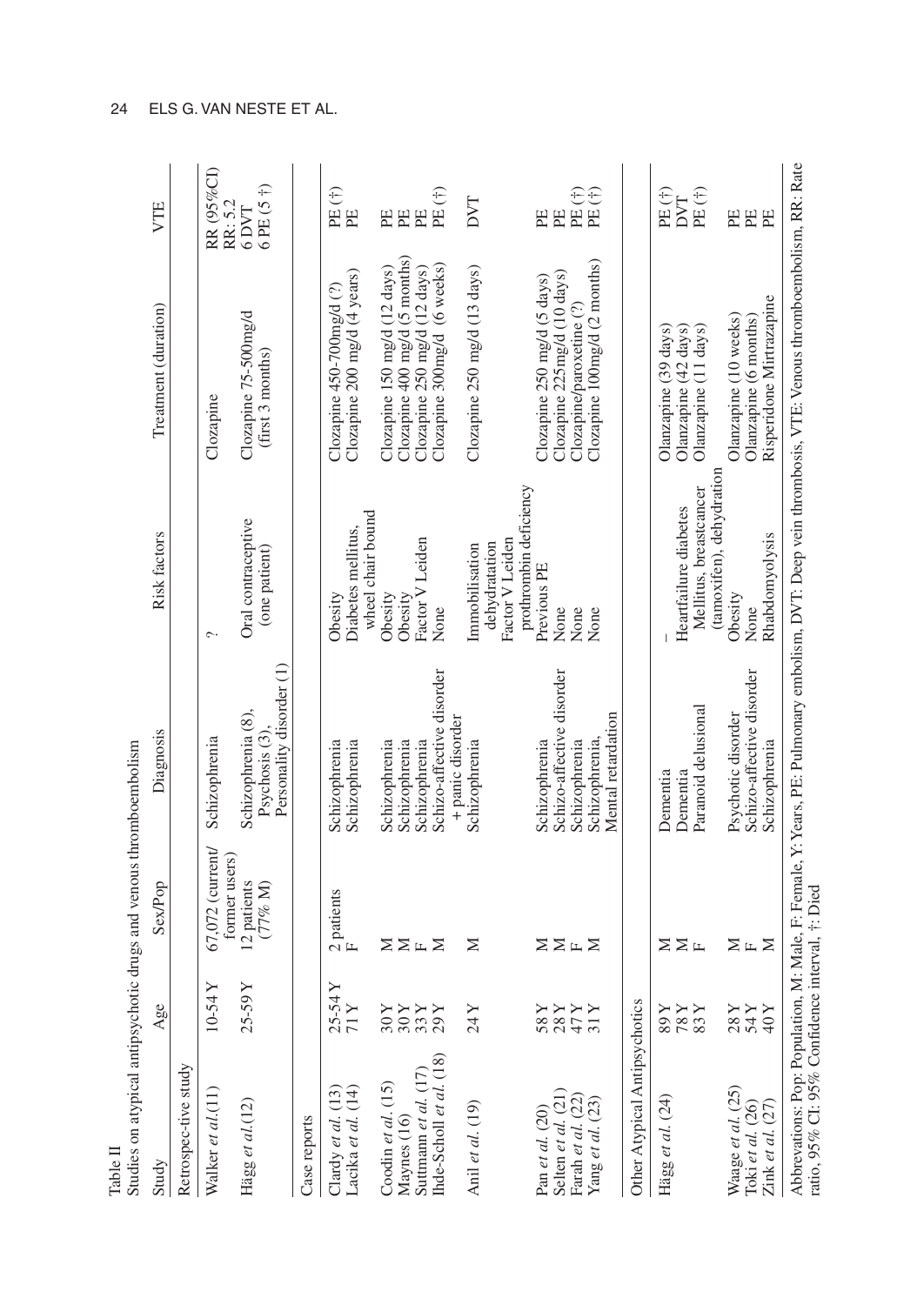| Case-reports on psychiatric                                                                                                                                                                                                                                                             |                                                |                                    | conditions and venous thromboembolism                                                                                                                                                                                          |                                                                                                                                                                                                                                                                                    |                                                                                                                       |                                                                                                                                  |
|-----------------------------------------------------------------------------------------------------------------------------------------------------------------------------------------------------------------------------------------------------------------------------------------|------------------------------------------------|------------------------------------|--------------------------------------------------------------------------------------------------------------------------------------------------------------------------------------------------------------------------------|------------------------------------------------------------------------------------------------------------------------------------------------------------------------------------------------------------------------------------------------------------------------------------|-----------------------------------------------------------------------------------------------------------------------|----------------------------------------------------------------------------------------------------------------------------------|
| Study                                                                                                                                                                                                                                                                                   | Age                                            | <b>NVF</b>                         | Diagnosis                                                                                                                                                                                                                      | <b>Risk factors</b>                                                                                                                                                                                                                                                                | Treatment                                                                                                             | VTE                                                                                                                              |
| Physical restraint                                                                                                                                                                                                                                                                      |                                                |                                    |                                                                                                                                                                                                                                |                                                                                                                                                                                                                                                                                    |                                                                                                                       |                                                                                                                                  |
| Hem & Steen (32)                                                                                                                                                                                                                                                                        | 29                                             | Σ                                  | Paranoid schizophrenia                                                                                                                                                                                                         | Restraint (7 days)                                                                                                                                                                                                                                                                 | Perphena-zine, levome-promazine                                                                                       | LE(f)                                                                                                                            |
|                                                                                                                                                                                                                                                                                         | 59                                             | Σ                                  | Bipolar disorder (manic)                                                                                                                                                                                                       | Hypertension, overweight, pneumonia?<br>Restraint (3 days)                                                                                                                                                                                                                         | Haloperidol, lonazepam                                                                                                | LE(f)                                                                                                                            |
| Lazarus (33)                                                                                                                                                                                                                                                                            | 37                                             | ≍                                  | Undifferentiated<br>schizophrenia                                                                                                                                                                                              | Recent myocardial infarction<br>Left ventricular hypertrophy,<br>Restraint (8 days)                                                                                                                                                                                                | Haloperidol, olanzapine                                                                                               | LE(f)                                                                                                                            |
|                                                                                                                                                                                                                                                                                         | $\sqrt{2}$                                     | $\mathbf{L}$                       | Bipolar disorder                                                                                                                                                                                                               | Hypothyroidism, dehydration<br>Restraint (3 days)<br>dehydration                                                                                                                                                                                                                   | Lithium, nortriptyline, olanzapine                                                                                    | LE(†)                                                                                                                            |
| Ramirez et al. (34) 50                                                                                                                                                                                                                                                                  |                                                | Σ                                  | Depression                                                                                                                                                                                                                     | Restraint (9 days)                                                                                                                                                                                                                                                                 | ç.                                                                                                                    | EL                                                                                                                               |
| Laursen et al. (35)                                                                                                                                                                                                                                                                     | 27                                             | Z                                  | Delusional psychotic<br>disorder                                                                                                                                                                                               | Restraint (13 days)<br>Hypertension                                                                                                                                                                                                                                                | Zuclopen-thixol, clonazepam,                                                                                          | H                                                                                                                                |
| Catatonia                                                                                                                                                                                                                                                                               |                                                |                                    |                                                                                                                                                                                                                                |                                                                                                                                                                                                                                                                                    |                                                                                                                       |                                                                                                                                  |
| Neuroleptic Malignant Syndrome<br>Arnone et al. $(38)$ 64<br>Lachner et al. $(39)$ 29<br>Ignatowski et al. $(40)$ 34<br>Mansoor et al. (44) 40<br>Morioka et al. (37)<br>Addonizio et al. (43)<br>Van Agtmael (45)<br>McCall et al. $(36)$<br>Levenson (42)<br>Van Harten &<br>Woo (41) | 32<br>$\mathfrak{S}0$<br>67<br>$\overline{31}$ | Σ<br>$\geq$<br>≍<br>Щ<br>L L L L L | Depression with psychotic<br>Review 20 autopsy cases<br>Schizo-affective disorder<br>Catatonic schizophrenia<br>Mentally retarded<br>Bipolar disorder<br>Schizophrenia<br>Oligoprhenia<br>Depression<br>features<br>3 patients | Immobilisation, local trauma fluid refusal<br>Immobility, refusal oral intake, obesity<br>Chronic cardiac failure, obesity<br>Immobility, refusal fluids<br>Bedridden, refusal fluids<br>Bedridden, refusal fluids<br>Immobility, food refusal<br>Rhabdomyolysis<br>Rhabdomyolysis | Imipramine, alprazolam<br>Risperidone, duloxetine<br>Imipramine citalopram<br>Risperidone<br>Haloperidol<br>Lorazepam | LE(†)<br>$PE($ $\dagger)$<br>PE(†)<br>$PE($ $\dagger)$<br>$\oplus$<br><b>DVT</b><br>DVT<br>DVT<br>$\mathbb{H}$<br>EE<br>PE<br>PE |
| $\Lambda$ hhearations: $M \cdot M_0$ la E.                                                                                                                                                                                                                                              |                                                |                                    |                                                                                                                                                                                                                                | $\Gamma_{\alpha m\alpha\beta}$ V $V_{\alpha\alpha\beta\alpha}$ DE: Dalmonary amboliam $\Gamma\text{N/T}$ : Dean your thrombosic. VTE: Vanous thrombomboliam $\pm$ : $\Gamma_{\alpha\alpha}$                                                                                        |                                                                                                                       |                                                                                                                                  |

Table III

Abbrevations: M: Male, F: Female, Y: Years, PE: Pulmonary embolism, DVVI: Deep vem thrombosis, VVIE: Venous thromboembolism, T: Died Abbrevations: M: Male, F: Female, Y: Years, PE: Pulmonary embolism, DVT: Deep vein thrombosis, VTE: Venous thromboembolism, †: Died

DEEP VENOUS THROMBOSIS AND PULMONARY EMBOLISM IN PSYCHIATRIC SETTINGS 25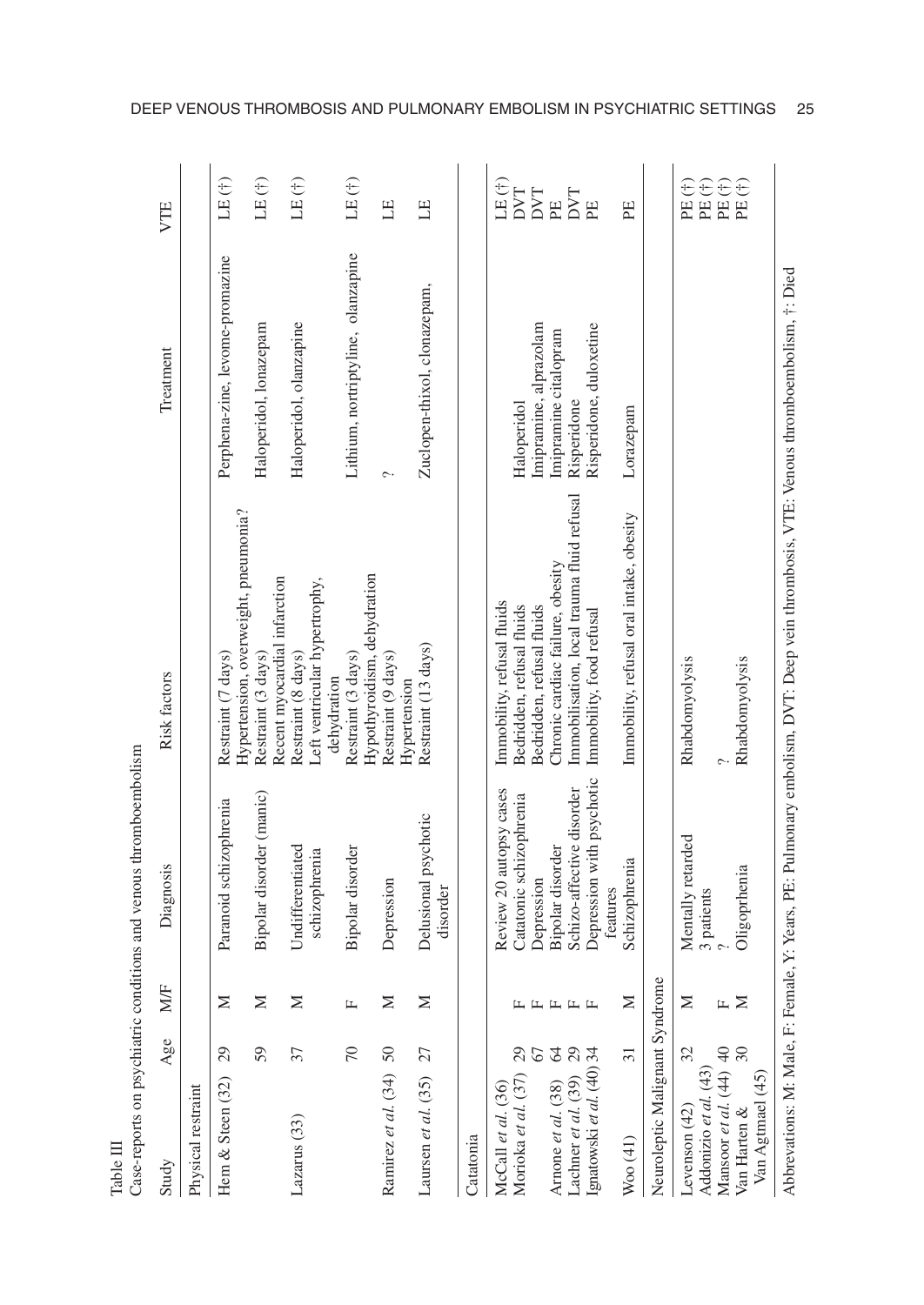factors were controlled in the studies but only the recent study of Lacut *et al* excluded the congenital risk factors, factor V Leiden and prothrombin deficiency<sup>10</sup>. Although special attention was paid to avoid recall bias, it can not be completely ruled out.

Both retrospective studies on clozapine were not controlling other risk factors for  $VTE^{11,12}$ . In most case-reports other risk factors were present but not examined or mentioned completely<sup>13-23</sup>. Further observational studies should ideally include a control group.

Findings on atypical antipsychotic drugs other than clozapine were few and discor $d$ ant $4-6$ .

There is only few or no evidence that antidepressants, benzodiazepines or mood stabilizers give an increased risk of VTE<sup>5,7,9,10,28-31</sup>.

Physical restraint, catatonia and neuroleptic malignant syndrome predispose to VTE with possibly fatal outcome. These findings are based on numerous case-reports (Table III) $32-45$ . The common denominator in all three conditions is immobility. The case reports perform an important role in highlighting the risk of immobility in these psychiatric conditions. Other risk factors for developing VTE were not examined completely. Antipsychotic drugs had often been used in this patients although stopped in catatonia and neuroleptic malignant syndrome. This can be a confounding factor. Observational studies might be difficult to design for severe catatonia and neuroleptic malignant syndrome since they are relatively rare conditions.

There are two important limitations of this literature review: language bias and diagnosis bias. Exclusion of papers published in non-English languages might have limited the total number of cases available for inclusion.

Secondly, pulmonary embolism is often misdiagnosed as sudden cardiac death. Ten of 27 cases of fatal pulmonary embolism were diagnosed in psychiatric patients only at autopsy46. This makes it possible that some cases of PE are missed and without autopsy are ascribed to other fatal conditions.

### Underlying biological mechanisms

Serveral underlying mechanisms have been proposed to explain the association between antipsychotic drugs and VTE. Sedation induced by antipsychotic drugs, can increase venous stasis. Hypercaogulability via an enhanced aggregation of platelets with conventional antipsychotics has been suggested in previous studies $47,48$  or via hyperprolactinemia in an indirect pathway more recently<sup>49</sup>. Another hypothesis is the increased levels of lupus anticoagulant and anticaridiolipin antibodies induced by conventional antipsychotic agents and clozapine50,51. Finally, hyperhomocysteinemia was also suggested as a plausibel underlying mechanism but is probably more related to the psychiatric disorder itself $52,53$ .

Immobilisation is regarded as an important risk factor for surgical and bedridden patients<sup>54</sup> but also for healthy persons on long distances air travels<sup>55</sup> or in persistent sitting position56. In conditions like physical restraint, severe catatonia and neuroleptic malignant syndrome immobilisation, causing slowing down of the bloodstream, seems the common risk factor for the development of VTE. Additional risk factors for VTE inherent to the specific psychiatric conditions are: heavy resistance during physical restraint situations (damage to the vessel wall), lack of fluid intake in severe catatonia (hypercoagulability) and fever and rhabdomyolysis in the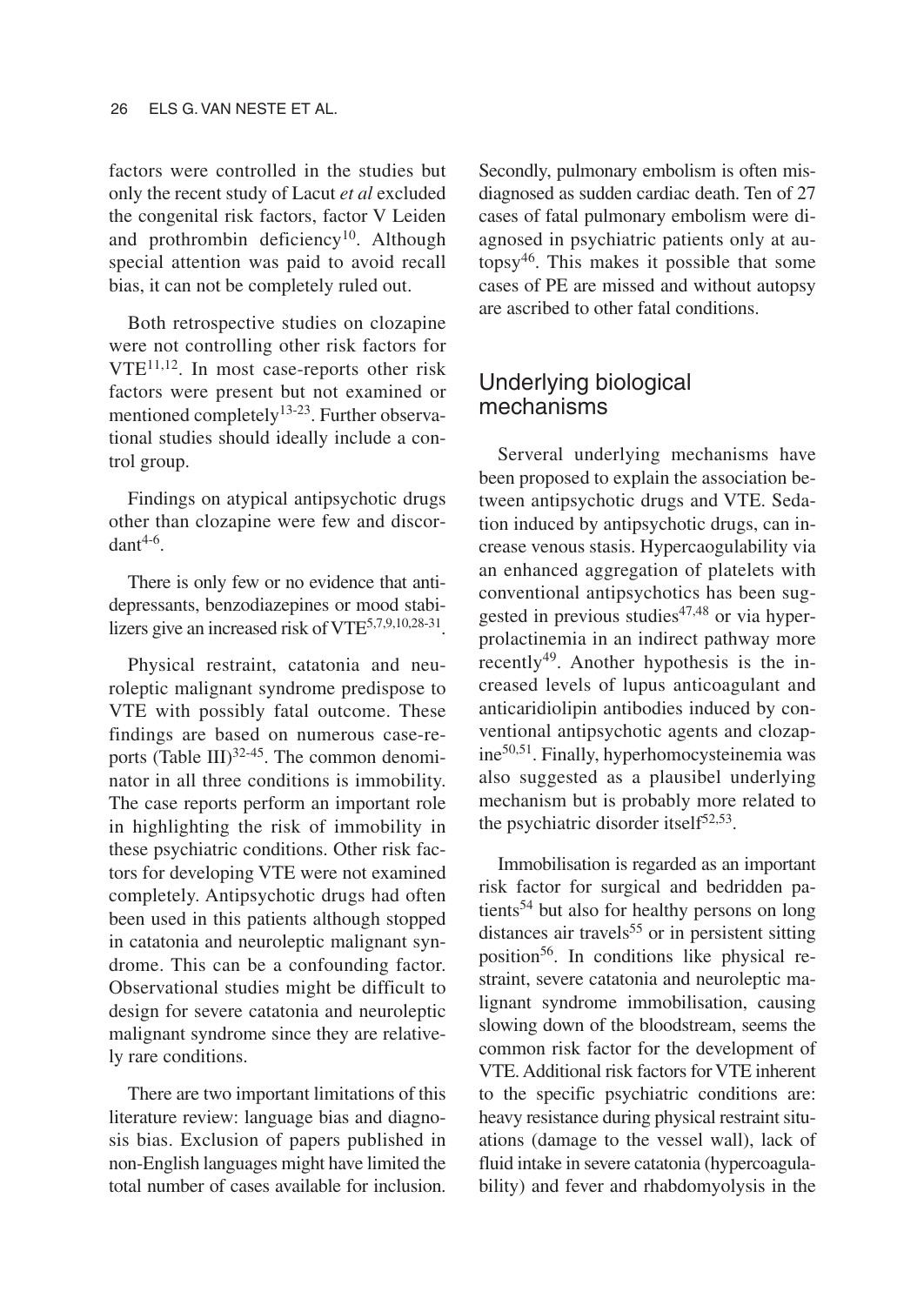neuroleptic malignant syndrome (hypercoagulability)<sup>57</sup>. Three factors can cause delay in medical attention. Firstly, the patient may due to his illness not be able to communicate leg pain from DVT or chest pain or respiratory difficulties from PE<sup>39</sup>. Secondly, there is a risk that these physical complaints are ascribed to anxiety or psychosis and are not taken seri- $\text{ously}^{32,35}$ . Thirdly, PE can occur without warning signs and sometimes patients collapsed when ambulation was restarted which may activate silent cloths<sup>33</sup>.

The studies on antipsychotic drugs ruled out the influence of immobility by exclusion. During physical restraint, severe catatonic states or neuroleptic malignant syndrome, antipsychotic drugs are often used before or during the illness. But in catatonia and neuroleptic malignant syndrome antipsychotics are mostly stopped.

#### Prophylaxis and treatment

DVT and PE are life threatening illnesses. Prophylactic measures for VTE in medical and surgical settings are physical excercise, placement of elastic stockings, use of pneumatic compression and administration of subcutaneous heparin<sup>58</sup>. This review raises the question if patients on antipsychotic agents or during physical restraint, severe catatonic state or neuroleptic malignant syndrome should receive prophylactic measures against VTE.

Although VTE prophylaxis for all patients taking antipsychotic drugs is inappropriate, we have to consider the fact that the risk of VTE increases significantly if several risk factors are present at the same time<sup>59</sup>. Screening patients for additional risk factors of DVT and PE seems advisable to identify those patients that would benefit from prophylaxis. Prophylaxis proposed by some authors to prevent VTE in patients during prolonged restraint or with severe catatonia, range from a higher awarness of VTE, conducting frequent physical examinations, physical excercise, until anticoagulation $34,37-40$ . Some authors suggest anticoagulation therapy during immobility due to neuroleptic malignant syndrome for al such patients $42,45$ . There is one report on a prophylaxis scheme in a mental hospital in the Czech Republic but this is not based on scientific evidence<sup>60</sup>. Until there is more evidence from prospective observational and randomized controlled studies recommendations based on prophylactic measures taken in medical and surgical settings<sup>58</sup> seems appropriate.

If a psychiatric patient is identified as having an increased risk for VTE the following prophylactic measures should be considered. Firstly, avoidance of strict bedrest or immobility and an increased amount of exercise is for most patients sufficient but often ignored. Also sufficient hydration is of importance. Secondly, complaints such as swelling, pain or discolouring of the leg, chest pain or dyspnoea merit special attention. Conducting physical examinations focusing on this complaints is essential. Further technical investigations as Doppler ultrasound of the lower extremity to diagnose DVT or ventilation-perfusion scan or spiral CT of the chest to diagnose for PE is necessary. Thirdly, the implementation of other deep venous thrombosis prophylactic measures (i.e. placement of elastic stockings, use of pneumatic compression or administration of subcutaneous heparin) should be considered in high risk patients. We consider patients taking antipsychotics combined with multiple other risk factors, physical restraint for long periods, persistent immobility due to severe catatonia and neuroleptic malignant syndrome at high risk for VTE.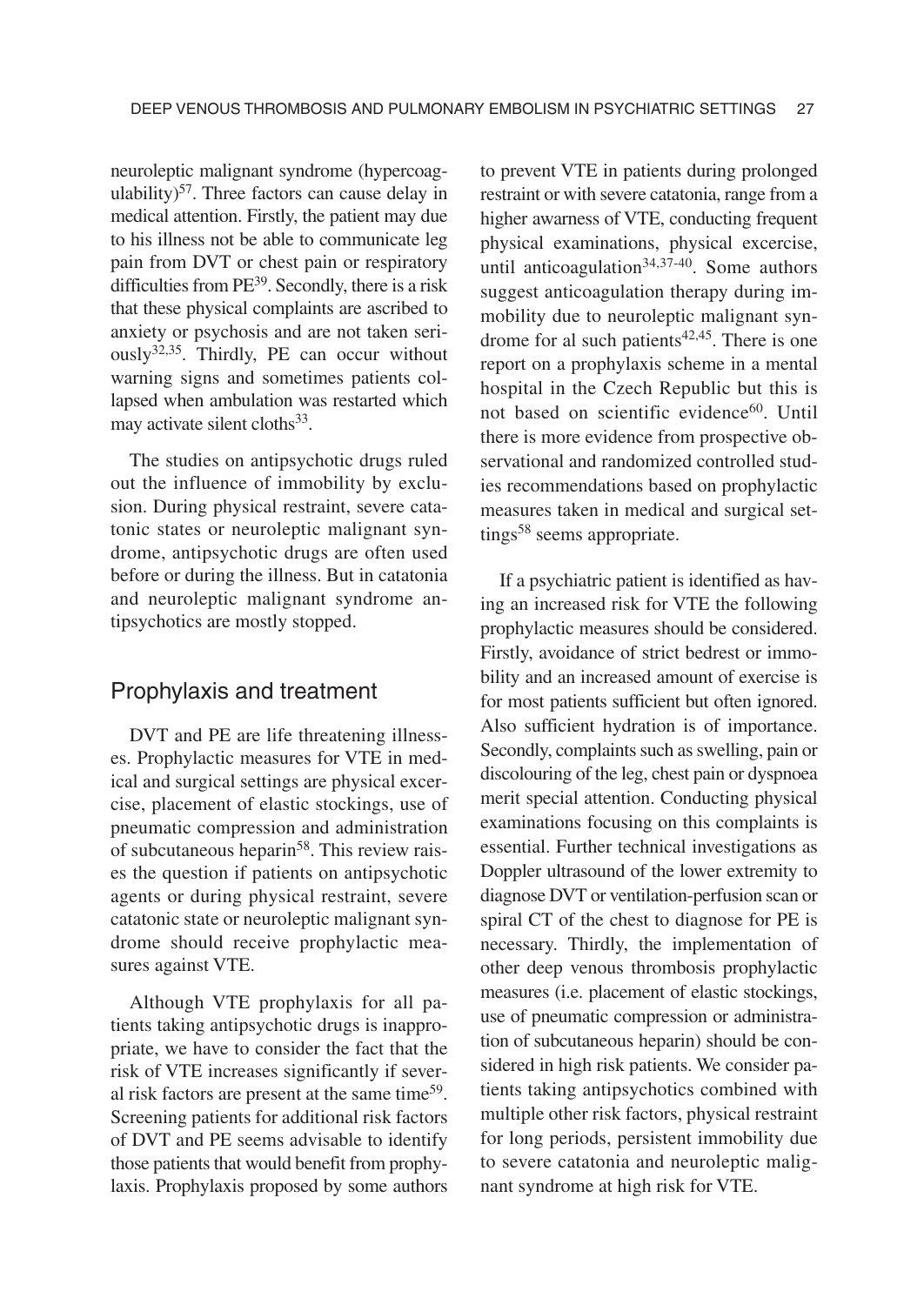### **Conclusion**

Psychiatric patients taking conventional antipsychotic drugs or clozapine, under physical restraint or suffering from severe catatonia or neuroleptic malignant syndrome seem to have an increased risk to develop deep venous thrombosis and pulmonary embolism which are potentially life-threatening events. A double blind study in the psychiatric population is needed in order to refine the subgroups of our patients who would benefit from DVT prophylaxis.

#### **References**

1. Goldhaber SZ, Visani L, De Rosa M. Acute pulmonary embolism: clinical outcomes in the International Cooperative Pulmonary Embolism Registry (ICOPER). Lancet 1999 Apr 24; 353(9162): 1386-1389.

2. Lowe GD. Virchow's triad revisited: abnormal flow. Pathophysiol Haemost Thromb 2003; 33: 455-457.

3. Kamijo Y, Soma K, Nagai T. Acute massive pulmonary thromboembolism associated with risperidone and conventional phenothiazines. Circ J 2003; 67: 46-48.

4. Hamanaka S, Kamijo Y, Nagai T. Massive pulmonary thromboembolism demonstrated at necropsy in Japanese psychiatric patients treated with neuroleptics including atypical antipsychotics. Circ J 2004; 68: 850-852.

5. Ray JG, Mamdani MM, Yeo EL. Antipsychotic and antidepressant drug use in the elderly and the risk of venous thromboembolism. Thromb Haemost 2002 Aug; 88(2): 205-209.

6. Liperoti R, Pedone C, Lapane KL. Venous thromboembolism among elderly patients treated with atypical and conventional antipsychotic agents. Arch Inter Med 2005; 165: 2677-2682.

7. Zornberg G, Jick H. Antipsychotic drug use and risk of first-time idiopathic venous thromboembolism: a casecontrol study. Lancet 2000; 356: 1219-1212.

8. Thomassen R, Vandenbroucke JP, Rosendaal FR. Antipsychotic medication and venous thrombosis. Br J Psychiatry 2001; 179: 63-66.

9. Parkin, L, Skegg DC, Herbison GP. Psychotropic drugs and fatal pulmonary embolism. Pharmacoepidemiol Drug Saf 2003; 12: 647-652.

10. Lacut K, Le Gal G, Couturaud F, Cornily G, Leroyer C, Mottier D, Oger E. Association between antipsychotic drugs, antidepressant drugs and venous thromboembolism: results from the EDITH case-control study. Fundam Clin Pharmacol 2007 Dec; 21(6): 643-650.

11. Walker AM, Lanza LL, Arellano F. Mortality in current and former users of clozapine. Epidemiology 1997; 8: 671-677.

12. Hägg S, Spigset O, Söderström TG. Association of venous thromboembolism and clozapine. Lancet 2000; 355: 1155-1156.

13. Clardy J, Gale RH. Mortality risk and clozapine. Am J Psychiatry 1995 Apr; 152(4): 651.

14. Lacika S, Cooper JP. Pulmonary embolus possibly associated with clozapine treatment. Can J Psychiatry 1999 May; 44(4): 396-397.

15. Coodin S, Ballegeer T. Clozapine therapy and pulmonary embolism. Can J Psychiatry 2000 May; 45(4): 395.

16. Maynes D. Bilateral pulmonary embolism in a patient on clozapine therapy. Can J Psychiatry 2000 Apr; 45(3): 296-297.

17. Suttmann I, Dittert S, Landgraf R, Schulze J, Folwaczny C. Clozapine and sudden death. Lancet 2000 Mar 4; 355(9206): 842-843.

18. Ihde-Scholl T, Rolli ML, Jefferson JW. Clozapine and pulmonary embolus. Am J Psychiatry 2001; 158: 499- 500.

19. Anil AE, Ozkan B, Ulusahin A. Venous thromboembolism and clozapine: an association unresolved. Gen Hosp Psychiatry 2003 Jan-Feb; 25(1): 59-60.

20. Pan R, John V. Clozapine and pulmonary embolism. Acta Psychiatr Scand 2003; 108: 76-77.

21. Selten JP, Büller H. Clozapine and venous thromboembolism: further evidence. J Clin Psychiatry 2003 May; 65(5): 60.

22. Farah RE, Makhoul NM, Farah RE, Shai MD. Fatal venous thromboembolism associated with antipsychotic therapy. Ann Pharmacother 2004 Sep; 38(9): 1435-1438.

23. Yang TY, Chung KJ, Huang TL, Kung CT**.** Massive pulmonary embolism in a young patient on clozapine therapy. J Emerg Med 2004 Jul; 27(1): 27-29.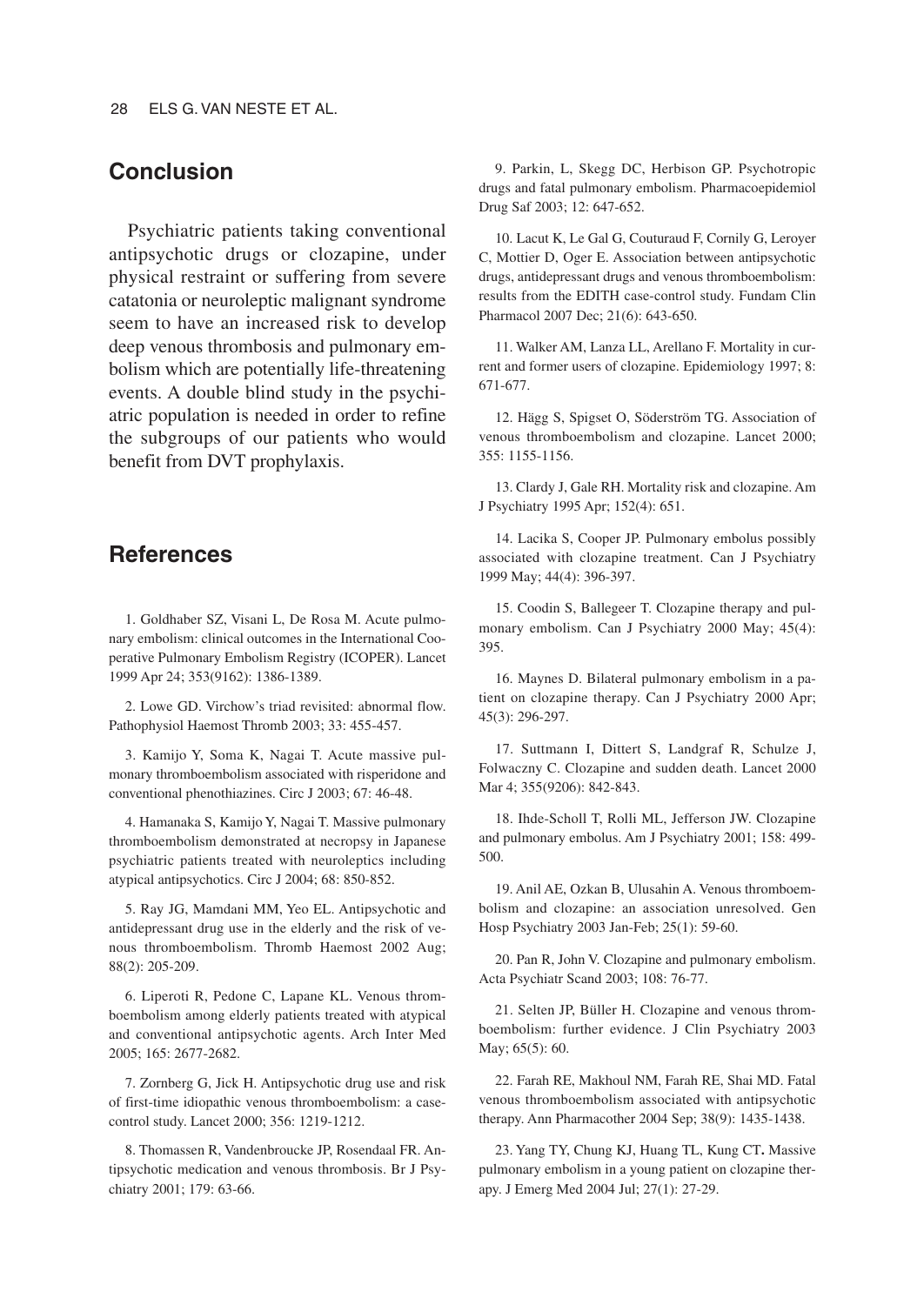24. Hägg S, Tatting P, Spigset O. Olanzapine and venous thromboembolism. Int Clin Psychopharmacol 2003; 18: 299-300.

25. Waage IM, Gedde-Dahl A. Pulmonary embolism possibly associated with olanzapine treatment. Br Med J 2003; 327: 1384.

26. Toki S, Morinobu S,Yoshino A,Yamawaki S. A case of venous thromboembolism probably associated with hyperprolactinemia after the addition of olanzapine to typical antipsychotics. J Clin Psychiatry 2004 Nov; 65(11): 1576-1577.

27. Zink M, Knopf U, Argiriou S, Kuwilsky A. A case of pulmonary thromboembolism and rhabdomyolysis during therapy with mirtazapine and risperidone. J Clin Psychiatry 2006 May; 67(5): 835.

28. Momen MN, Sebaston S, Buckley P, Ga A. Paradoxical reaction to fluoxetine. Psychosomatics 2003; 44: 259-260.

29. Kurne A, Ertugrul A, Anil Yagcioglu AE, Yazici KM. Venous thromboembolism and escitalopram. Gen Hosp Psychiatry 2004 Nov-Dec; 26(6): 481-483.

30. Jick SS, Li L. Antidepressant use and risk of venous thromboembolism. Pharmacotherapy 2008 Feb; 28(2): 144-150.

31. Kallner G, Lindelius R, Petterson U, Stockman O, Tham A. Mortality in 497 patients with affective disorders attending a lithium clinic or after having left it. Pharmacopsychiatry 2000 Jan; 33(1): 8-13.

32. Hem E, Steen O, Opjordsmoen S. Thrombosis associated with physical Restraints. Act Psychiatr Scand 2000; 103(1): 73-75, discussion 75-76.

33. Lazarus A. Physical restraints, thromboembolism, and death in 2 patients. J Clin Psychiatry 2001; 62(3): 207- 208.

34. Ramirez M, Imaz H, Ruiz JH. Thromboembolism after physical restraint Acta Psychiatr Scand 2001; 104(6): 473-474.

35. Laursen SB, Jensen TN, Bolwig, T. Deep venous thrombosis and pulmonary embolism following physical restraint. Acta Psychiatr Scand 2005; 111(4): 324-327.

36. McCall WV, Mann SC, Shelp FE. Fatal pulmonary embolism in the catatonic syndrome: two case reports and a literature review. J Clin Psychiatry 1995; 56: 21-25

37. Morioka H, Nagatomo I, Yamada K. Deep venous thrombosis of the leg due to psychiatric stupor. Psychiatry Clin Neurosci 1997; 51: 323-326.

38. Arnone D, Hansen L, Davies G. Pulmonary embolism and severe depression. Am J Psychiatry 2002; 159: 873-874.

39. Lachner C, Sandson NB. Medical complications of catatonia: a case of catatonia-induced deep venous thrombosis. Psychosomatics 2003 Nov-Dec; 44(6): 512-514.

40. Ignatowski MD, Samtokh SB, Rueve M. Pulmonary embolism as a complication of major depressive disorder with catatonic features: A case report. Psychiatry 2007; 4(6): 51-56.

41. Woo BK. Basal Ganglia calcification and pulmonary embolism in catatonia. J Neuropsychiatry Clin Neurosci 2007 Fall; 19(4): 472-473.

42. Levenson JL. Neuroleptic malignant syndrome. Am J Psychiatry 1985; 143: 1137-1145.

43. Addonizio G, Susman VL, Roth SD. Neuroleptic malignant syndrome: review and analysis of 115 cases. Biol Psychiatry 1987; 22: 1004-1020.

44. Mansoor GA, Corbin DO, Edwards CN. Neuroleptic malignant syndrome among acute psychiatric admissions in Barbados. West Indian Med J 1992; 41: 15-18.

45. Van Harten PN, Van Agtmael MA. Complete anticoagulation for treatment of neuroleptic malignant syndrome? Am J Psychiatry 1995; 152: 1103-1104.

46. Vandenbroucke JP, Bertina RM, Holmes ZR, Spaargaren C, van Krieken JH, Manten B, Reitsma PH. Factor V Leiden and fatal pulmonary embolism. Thromb Haemost 1998; 79: 511-516.

47. Boullin DJ, Woods HF, Grimes RP, Grahame-smith DG. Increased platelet aggregation responses to 5-hydroxytryptamine in patients taking chorpromazine. Br J Clin Pharmacol 1975; 2: 29-35.

48. Orr MW, Boullin DJ. The relationship between changes in 5-HT induced platelet aggregation and clinical state in patientstreated with fluphenazine. Br J Clin Pharmacol 1976; 3: 925-928.

49. Wallaschofski H, Eigenthaler M, Kiefer M et al. Hyperprolactinemia in patients on antipsychotic drugs causes ADP-stimulated platelet activation that might explain the increased risk for venous thromboembolism: pilot study. J Clin Psychopharmacol 2003; 23: 479-483.

50. Canoso RT, De Oliveira RM, Nixon RA. Neuroleptic-associated autoantibodies. A prevalence study. Biol Psychiatry 1990; 27: 863-870.

51. Davis S, Kern HB, Asokan R. Antiphospholipid antibodies associated with clozapine treatment. Am J Hematol 1994; 46: 166-167.

52. Susser E, Brown AS, Klonowski E, Allen RH, Lindenbaum J. Schizophrenia and impairedhomocysteine metabolism: a possible association. Biol Psychiatry 1998; 44: 141-143.